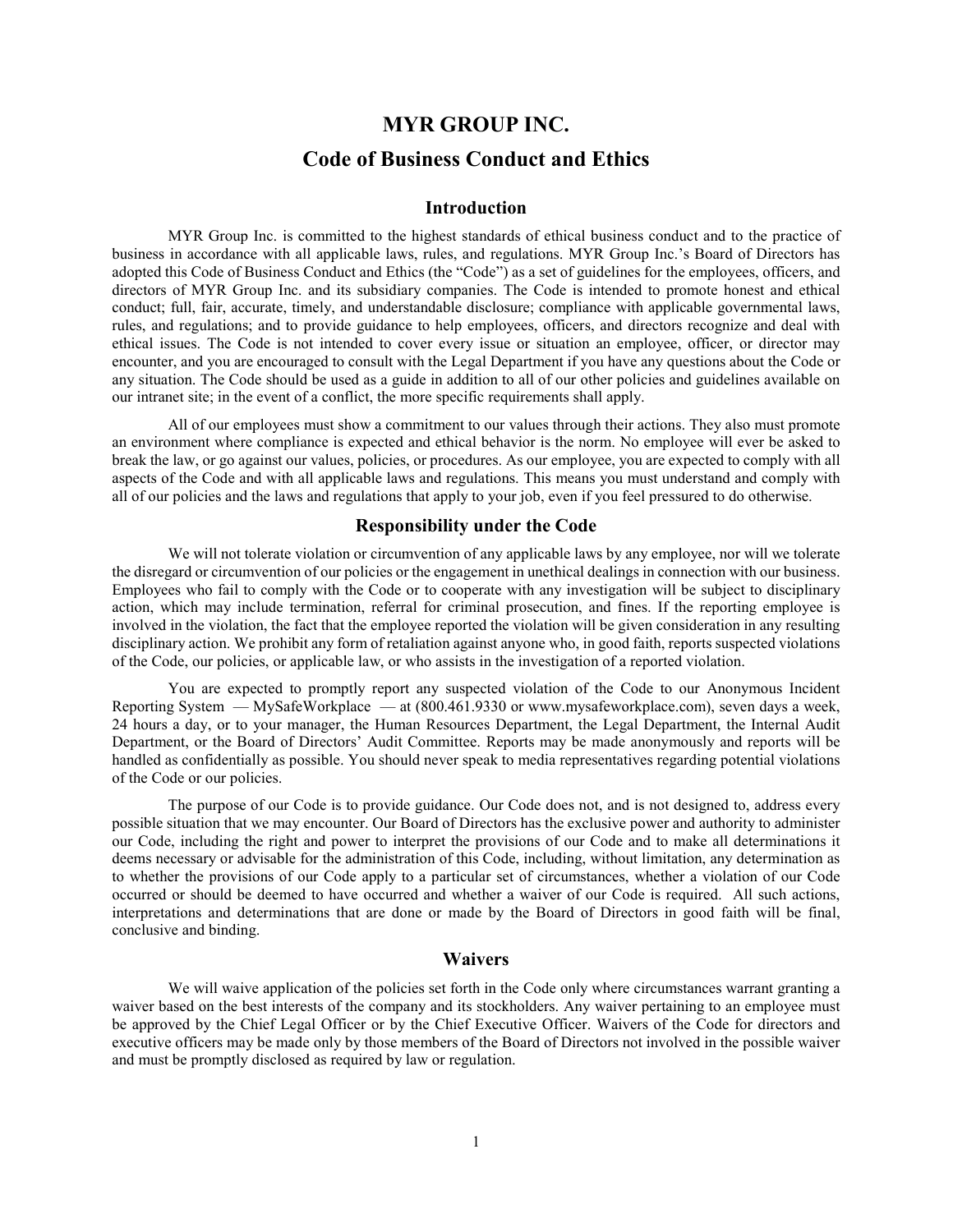# **Workplace Environment**

# Equal Opportunity

*We are an equal opportunity employer and do not discriminate against any employee or applicant for employment in a manner that violates the law.* The aim of our equal employment policy is to give consideration to all applicants, as well as retain, promote, terminate, and otherwise treat all employees on the basis of merit, qualifications, and competence without regard to gender, race, ethnicity, color, religion, national origin, ancestry, age, marital status, physical or mental disability, sexual orientation, gender identity, military service member or veteran status, or any protected class. All employees must promote this policy.

# Diversity and Inclusion

*We believe a diverse workforce provides a range of perspective, skills and experiences that will help us meet the challenges in our rapidly changing industries.* We employ practices and policies that promote diversity in recruiting and hiring employees and in the selection and utilization of subcontractors and suppliers. We are dedicated to fair consideration of all subcontractors and suppliers in our procurement of materials, equipment and services.

#### Harassment

*We strive to maintain a professional environment that is based on respect and tolerance*. Therefore, any form of harassment on the basis of gender, race, color, religion, national origin, age, marital status, physical or mental disability, sexual orientation, gender identity, military service member or veteran status, or any protected class, or otherwise will not be tolerated. If you believe you are being harassed, or if you have witnessed harassment, you should report this to a manager, the Human Resources Department, or the Anonymous Incident Reporting System. We will act promptly to address the issue. We recognize the sensitive nature of these claims and will work to ensure confidential treatment of the allegations, to the extent possible, in order to protect all parties. Retaliation against any employee who reports harassment will not be tolerated.

#### Violence

*We will not tolerate acts or threats of violence, including verbal or physical threats, intimidation, harassment, and/or coercion.* Weapons and any other threatening devices are forbidden on company premises, in vehicles, or on work sites. Behavior that threatens or may threaten the safety of people or property should be immediately reported to your supervisor, the Human Resources Department, or the company's Anonymous Incident Reporting System.

# Substance Abuse

*We prohibit the use, possession, sale, purchase, distribution, manufacture, or transfer of illegal or illicit drugs while on company business, on company premises, or on work sites.* We encourage employees who may have a substance abuse problem to seek assistance through our company-sponsored Employee Assistance Program ("EAP") or local union sponsored programs. Unless an employee receives a mandatory referral, participation in the EAP is optional. Employees who receive a mandatory referral must comply with the program designed by the EAP. Refusal to comply with EAP mandatory referrals will be grounds for discipline up to and including termination of employment.

# Health and Safety

*Our health and safety rules and procedures are designed to provide a safe and healthy work environment and to meet applicable health and safety laws*. You must be aware of the company's health and safety rules, diligently follow the rules, and encourage others to do the same. You must immediately report any unsafe situations or activities to your supervisor or the Safety Department.

#### Employee Privacy

*We respect the privacy of our employees and will protect personal and confidential information that we are required to obtain for operating or legal purposes.* Access to personal employee information, such as personnel information and medical records, is strictly limited by company policy and government privacy laws and regulations. While we respect employees' privacy, we reserve the right to inspect our facilities and property, such as vehicles, computers, telephone records, lockers, e-mails, files, business documents, and workplaces. Employees should not have any expectation of privacy when using company equipment or resources.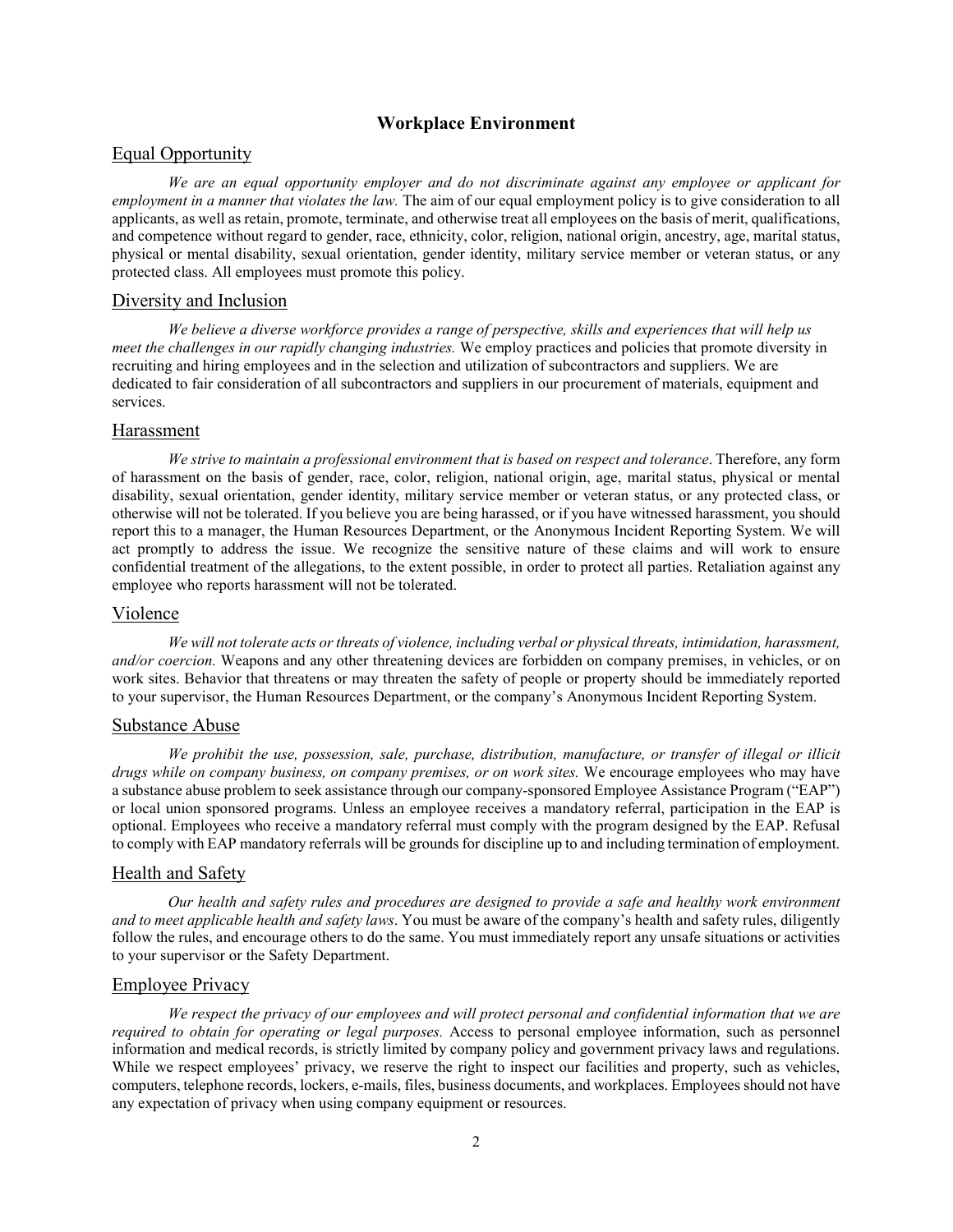# Worker Welfare

*We respect and protect the fundamental rights of our employees*. We have a zero tolerance for any practice that violates the fundamental rights of our employees; accordingly, we:

- provide a living wage to all employees;
- maintain zero tolerance for child labor or any forced labor, including but not limited to human trafficking;
- protect the rights of women, minorities and indigenous groups (including the guarantee of free, prior and informed consent); and
- respect the rights of employees to freely associate and collectively bargain.

In the event of any violation or suspected violation of any of the above, you should report it to the Human Resources Department, the Chief Legal Officer or the Anonymous Incident Reporting System.

# **Gifts, Favors, and Conflicts of Interest**

# Conflicts of Interest

*You should avoid conflicts of interest that can occur when personal interests may interfere in any way with your performance of your duties or the best interests of the company.* We expect you to be free from influences that conflict with the best interests of the company or might deprive us of your undivided loyalty in business dealings. Conflicts of interest are prohibited unless specifically authorized as described below.

If you have any questions about a potential conflict or if you become aware of an actual or potential conflict, you should discuss the matter with your supervisor or the Chief Legal Officer. Supervisors may not authorize conflict of interest matters or make determinations as to whether a problematic conflict of interest exists without obtaining the approval of the Chief Legal Officer.

Factors that may be considered in evaluating a potential conflict of interest include, among others:

- Whether it could interfere with your or another person's job performance, responsibilities, or morale.
- Whether you have access to confidential information.
- Whether it could cause any potential adverse or beneficial impact on the business.
- Whether it could cause any potential adverse or beneficial impact on the relationships with customers, suppliers, or other service providers.
- Whether it could enhance or support a competitor's position.
- The extent to which it could result in financial or other benefit (direct or indirect) to you or a third party.
- The extent to which it could appear improper to an outside observer.

Although no list can include every possible situation in which a conflict of interest could arise, the following are examples of situations that may, depending on the facts and circumstances, involve problematic conflicts of interests:

- Employment by (including consulting for) or service on the board of a competitor, customer, supplier, or other service provider.
- Owning, directly or indirectly, a significant financial interest in any entity that does business, seeks to do business, or competes with us.
- Soliciting contributions to any charity or for any political candidate from any person or entity that does business or seeks to do business with us.
- Taking personal advantage of corporate opportunities.
- Conducting business transactions on our behalf with your family member or a business in which you have a significant financial interest.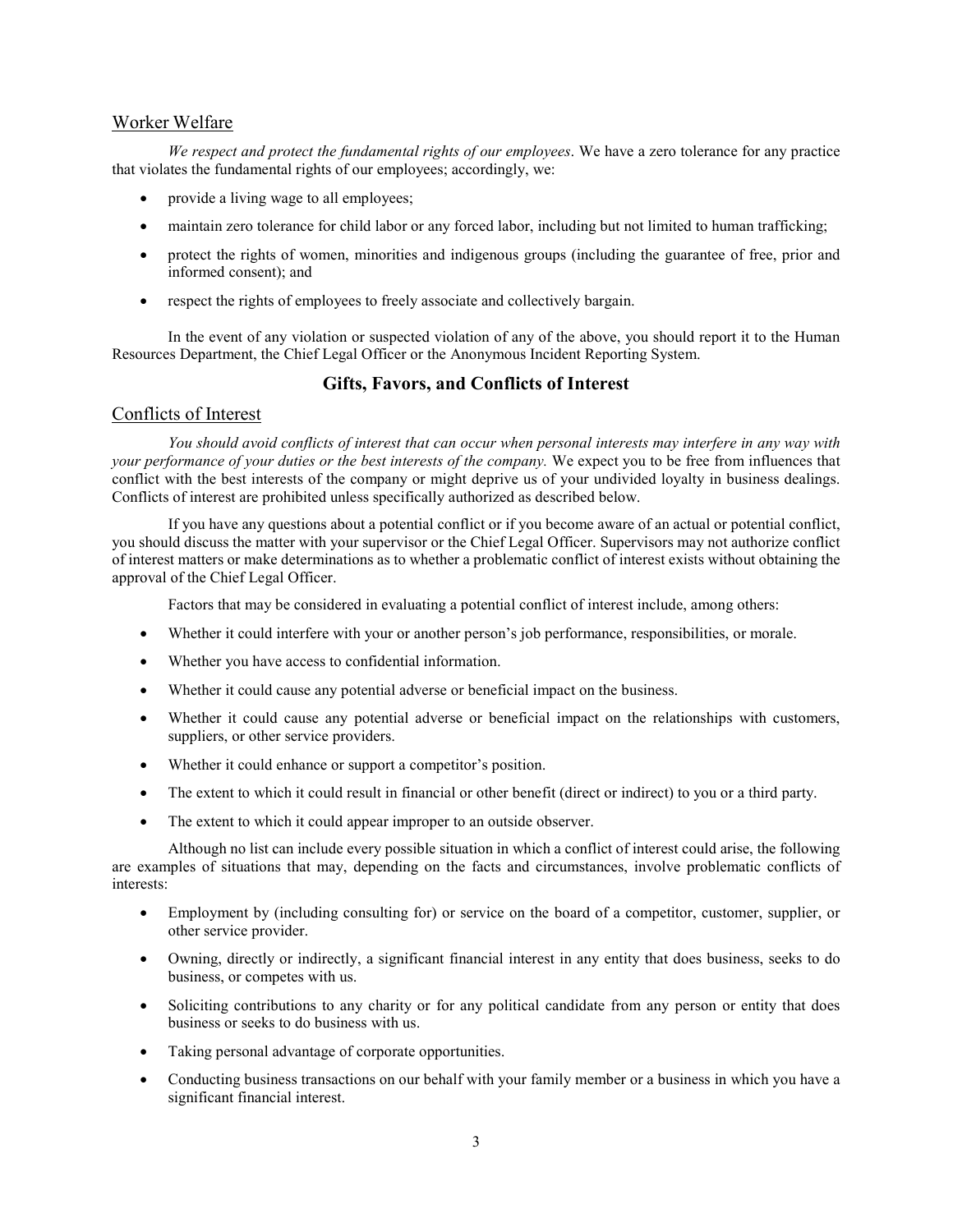- Exercising supervisory or other authority, on behalf of us, over a co-worker who is also a family member or with whom you have a close personal relationship.
- Soliciting or accepting gifts, favors, loans, preferential treatment, or any bribes from any person or entity. See below under "Gifts and Entertainment" for more discussion regarding our gift policy.

#### Gifts and Entertainment

*We select products and services on the basis of price, quality, and service and we expect our customers to purchase our services on the same basis.* All business transactions should be impartial, objective, and free of outside influence.

Modest gifts, favors, and entertainment are often used to strengthen business relationships. However, no gift, favor, or entertainment should be accepted or given if it obligates, or appears to obligate, the recipient, or if it might be perceived as an attempt to influence fair judgment. In general, unless you have supervisory approval, you should not provide any gift or entertainment to customers, suppliers, or others that you would not be able to accept from a customer, supplier, or others under the Code.

No employee, officer, director, or family member should offer, accept, or receive a gift or entertainment if

it:

- Is in cash.
- Is not consistent with customary business practices.
- Is extravagant in value.
- Can be construed as a kickback, bribe, or payoff in violation of any law, including a bribe or payment to a government official in violation of the U.S. Foreign Corrupt Practices Act or the Canadian Corruption of Foreign Public Officials Act.
- Violates any other laws or regulations.
- Could cause embarrassment to or discredit us if disclosed.

# Anti-Bribery and Corruption

We maintain a zero tolerance policy towards bribery and corruption. Under the U.S. Foreign Corrupt Practices Act and the Canadian Corruption of Foreign Public Officials Act (the "Acts"), it is illegal for the company and our officers, directors, employees and agents to directly or indirectly offer, make, promise, or authorize payments in any form to foreign officials for an improper purpose. The Acts also require that we maintain our books and records in complete and reasonable detail and maintain effective internal controls. We prohibit the use of funds or assets for any unlawful, improper or unethical purpose.

In connection with dealings with foreign officials, employees must obtain all required approvals from the Legal Department and, when appropriate, from foreign governmental entities. You should assess any potential risk and perform the appropriate level of due diligence prior to any payment to foreign officials or third parties conducting business with foreign officials. All employees must report any violation or risk of violation to the Legal Department. Please refer to our Anti-Corruption Policy for specific requirements relating to anti-bribery in foreign countries.

# **Working with the Government**

# Government Relationships

*We strive to develop and maintain positive relationships with elected and appointed public officials and government agencies*. We respond appropriately to government requests for information relating to taxation, licensing, occupational safety and health matters, labor practices, environmental protection, and other regulated areas.

While you may be responsible for handling these types of issues, you should not represent the company or our views on legislative, regulatory, or policy issues unless you have approval in advance from the Legal Department. Any contact with government for the purpose of influencing legislation, regulations, or decision-making may constitute lobbying and may require special registrations or disclosures. If you are acting on behalf of the company and believe your actions could have political implications, contact the Legal Department.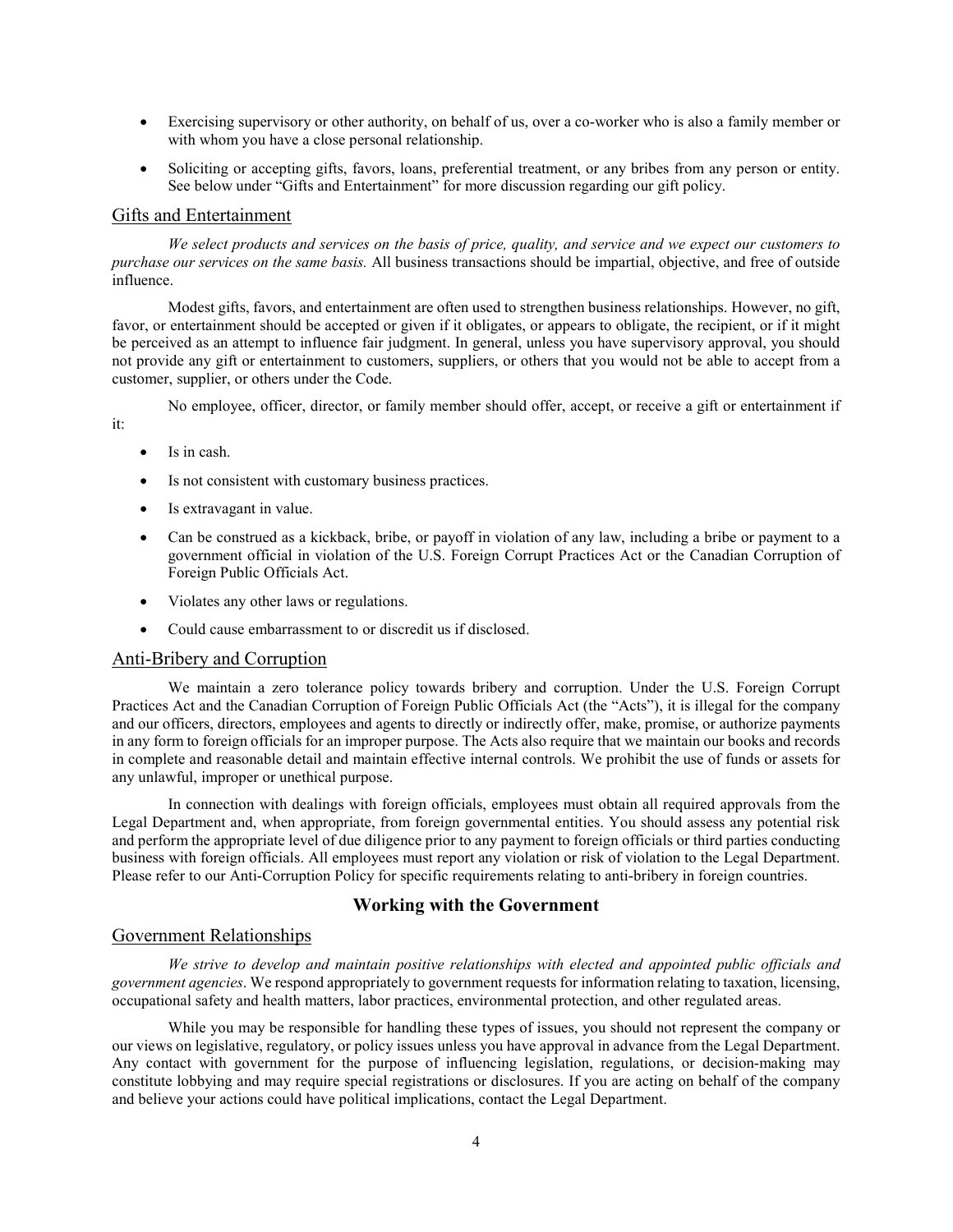# Political and Charitable Activities and Contributions

*You may support the political process through personal contributions or by volunteering your personal time to the candidates or organizations of your choice*. You are also encouraged to personally support charitable or other non-profit institutions we do not specifically sanction or support. These activities, however, must not be conducted on company time or involve the use of the company name or any company resources such as telephones, computers, or supplies.

Except as approved in advance by the Chief Executive Officer or Chief Legal Officer, we do not allow political contributions (directly or indirectly) by the company. This includes any contributions of company funds or other assets for political purposes or advocacy, encouraging individual employees to make any such contribution, or reimbursing an employee for any contribution. Individual employees are free to make personal political contributions as they see fit.

# **Competition and Antitrust Laws**

# Proprietary and Confidential Information

*You must maintain the confidentiality of all information entrusted to you, except when disclosure is authorized or legally mandated*. Confidential or proprietary information includes, among other things, any nonpublic information concerning the company, including our businesses, financial performance, results, prospects, customers, or employees, and any nonpublic information provided by a third party with the expectation that the information will be kept confidential and used solely for the business purpose for which it was conveyed.

# Commitment to Fair Competition

*We are proud of our history of operating at the highest levels of integrity, even in the midst of fierce competition, and we strongly believe a company can successfully market and sell its products based on fair, ethical, and legal business conduct*. When we compete for business, we:

- Make only fact-based claims about our competitors' products and services, and our own.
- Honor the confidentiality of our competitors' trade secrets.
- Earn the business because of the quality, value, and price of our services, and our superior marketing and sales abilities.

## Gathering Competitive Information

*You may not use illegal or unethical means to obtain information about other companies*. Do not share confidential information from suppliers or customers with anyone outside the company without written permission. If agreements are signed to protect information, be sure to follow their terms and conditions. Do not steal or improperly use trade secret information. Do not suggest or ask others to disclose trade secrets.

# **Antitrust**

*We promote free and open competition*. We must make our own business decisions, free from understandings or agreements with competitors that restrict competition. While it is beyond the scope of this policy to explain the antitrust laws in detail, we consider compliance with these laws to be vitally important. The following principle must be observed by each employee conducting business on our behalf:

Agreements or understandings with competitors, whether written or not, on such matters as prices, terms or conditions of sale, limits on production, division of territories or customers, and boycotting of third parties not only are bad business practices, but are often criminal violations. As a result, they cannot be defended or justified, no matter how well intended.

When in doubt about compliance with the antitrust laws, employees must seek the advice of the Legal Department. In conducting company business, each employee must:

- Compete vigorously and ethically.
- Treat all suppliers objectively, honestly, and fairly.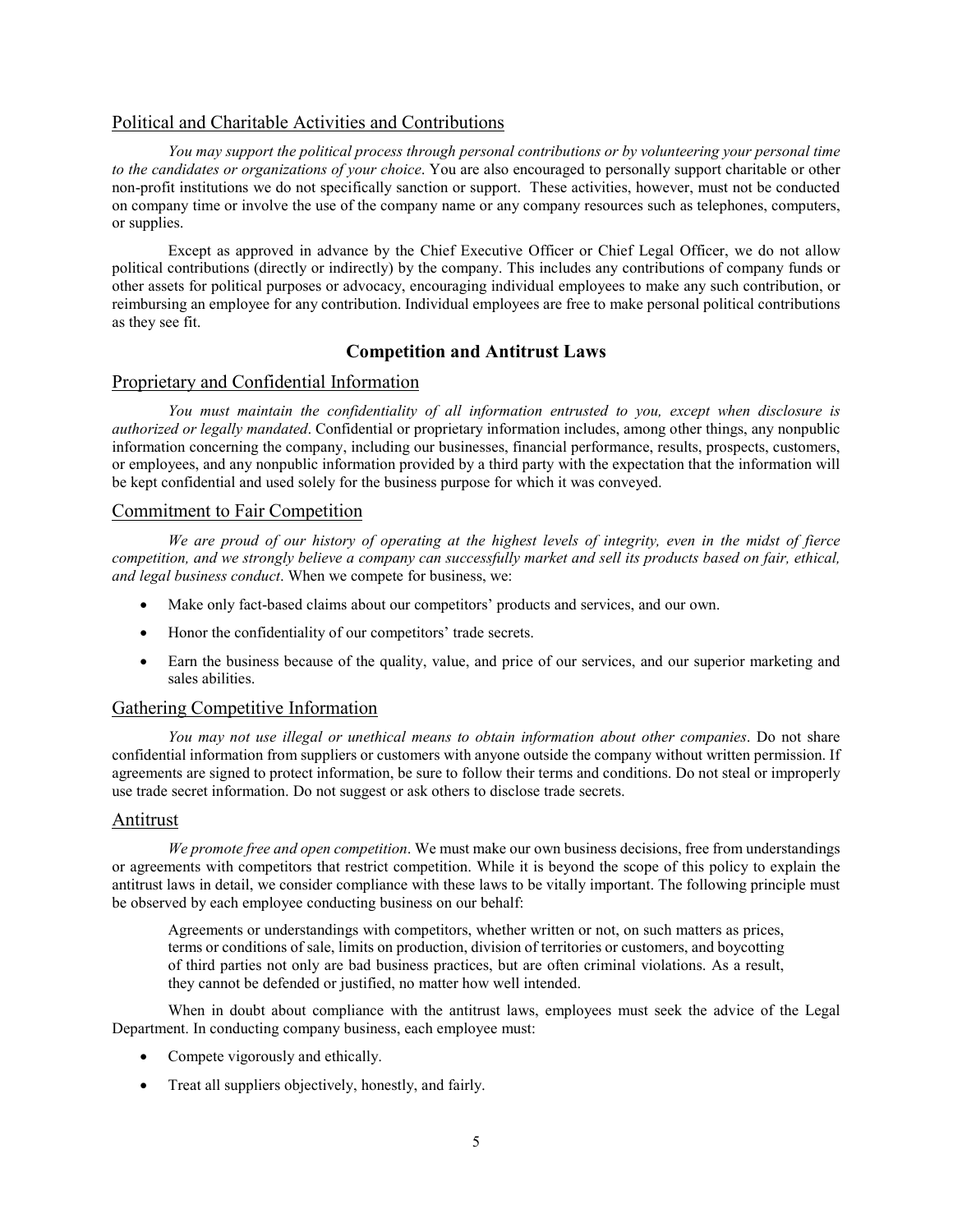- Not discuss pricing, production, or markets with competitors or customers.
- Not set prices with customers or suppliers.
- Avoid any practice that could be characterized as unfair or deceptive and always present our services and products in an honest manner.
- Never act in a manner which could be interpreted to exclude present or potential competitors or to control market prices.
- Make clear to all suppliers and potential suppliers that we expect them to compete fairly and vigorously for our business and that we select our suppliers using high business and ethical standards.

#### Fair Purchasing

*We base the purchase of goods and services only on the merits of price, quality, performance, and suitability.* Good procurement conduct includes the following:

- Obtaining competitive bids.
- Confirming the financial and legal status of the supplier.
- Verifying quality and service claims on a regular basis.
- Making sure that purchase agreements clearly state the services or products to be provided, the basis for earning payment, and the applicable rate or fee.
- Verifying that invoices clearly and fairly represent goods and services provided.
- Avoiding reciprocal agreements or exchange of favors.

The fee or price paid for goods and services must represent the value of the goods or services provided. Payments can only be made to the person or the firm that actually provides the goods or services, unless you have supervisory approval. We will not knowingly use suppliers who participate in the following activities:

- Supply unsafe products or services.
- Break laws or regulations.
- Use child labor or forced labor.
- Use physical punishment to discipline employees, even if it is allowed by local law.
- Violate the Foreign Corrupt Practices Act, Canadian Corruption of Foreign Public Officials Act or similar U.S. or foreign laws.

#### Sales and Advertising

*You must make complete, factual, and truthful statements about our products and services or those of our competitors.* You must make complete, factual, and truthful statements about us and our products and services in any public disclosures or filings, including filings with our regulators, or whenever you are representing the company. Advertising and marketing claims must be substantiated and must include all necessary information and disclosures to make them accurate and complete.

# **Company Assets and Data Safeguarding**

# Use of Company Assets

*We do not tolerate inappropriate or illegal use of company assets and reserve the right to take appropriate disciplinary actions, as needed, up to and including termination of employment*. We provide an array of information and technology resources intended to maximize your efficiency in carrying out your job such as: e-mail, computers, computer applications, networks, the internet, the intranet, facsimile machines, cell phones, pagers, wireless communication devices, telephones, and voice mail systems. Please remember that these tools are company property and must be used in a manner that reflects positively on the company and all who work here. We reserve the right to monitor and inspect, without notice, the use of company information and technology resources.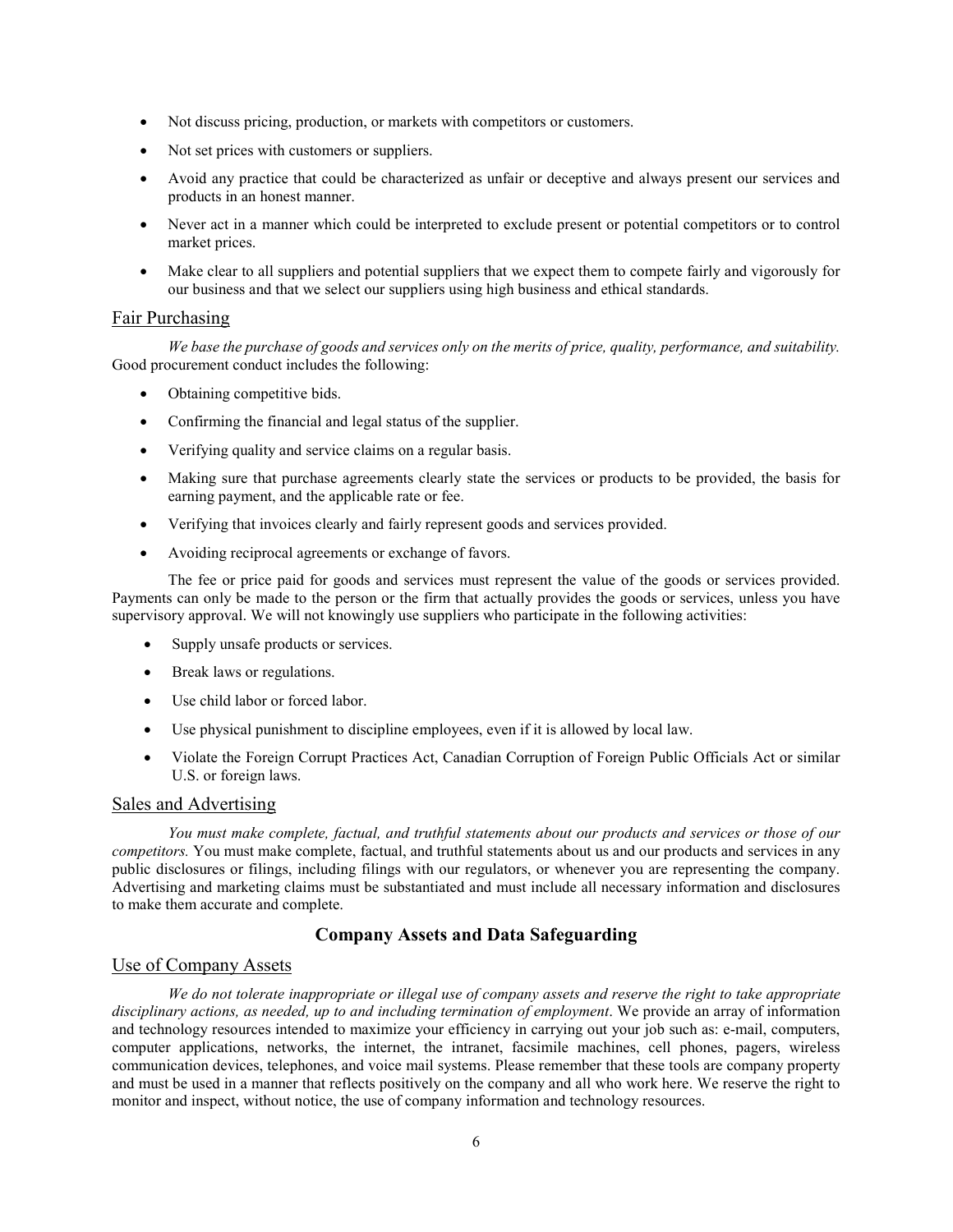# Intellectual Property

You must protect and, when appropriate, enforce our intellectual property rights. Our intellectual property is a valuable asset. Intellectual property includes copyrights, patents, trademarks, trade secrets, design rights, logos, know how, and other intangible industrial or commercial property.

As an employee, the things you create or develop, in whole or in part, on company time, as part of your duties or through the use of company resources, belong to the company. This "work product" includes inventions, discoveries, ideas, improvements, software programs, artwork, and works of authorship.

#### E-mail and the Internet

*Computers and all information on company computers, as well as any company information on your home computer or other device, are company property*. Use licensed software or documentation according to licensing agreements, and do not duplicate it without express permission. Protect any passwords that provide access to our networks.

You are responsible for what you say in an e-mail message. Do not use your company title or contact information for personal mail, e-mail, social media postings, or anything other than company-related business unless you have specific permission from your supervisor.

Your use of company information systems, networks, and tools must comply with our standards and policies and all legal requirements, including the IT Department's policies, security, and data protection requirements.

#### Business Records

*We retain records only for as long as the records are being actively used, unless the law or business needs require longer retention*. This policy applies to records maintained in all forms, including records kept in written and electronic form.

If you are responsible for preparing or maintaining any company records, please remember:

- Records must always be prepared accurately and reliably and stored properly in accordance with our record retention policy.
- Records must accurately and fairly reflect, within our normal accounting systems, all required transactions and other events.
- Transactions must be recorded so that proper financial statements may be prepared in a manner that ensures accountability for company assets and activities. If you need to dispose of corporate assets, please consult with the Accounting Department for information on the correct procedures.
- There cannot be any unrecorded company funds, assets, or any other type of "off the books" accounts, no matter what the reason for such accounts.

Records relevant to a pending or threatened legal action shall not be knowingly destroyed or discarded without the approval of the Legal Department. If we receive a subpoena, a request for records, or other records, or if we have reason to believe that such a request or demand is likely, our policy is to retain all relevant records. If you receive such a request or other legal papers, notify the Legal Department immediately.

# **Public Company Duties**

# **Disclosures**

*All of our public disclosure in reports and documents filed with, or submitted to, the Securities and Exchange Commission, and in other public communications, must be full, fair, accurate, and timely.* If you are asked to provide information about the company or our business activities, do not attempt to respond yourself and advise your manager or the Legal Department of the request.

#### Investments

*Generally, you may invest in other companies, subject to the restrictions discussed in the "Insider Trading" section below and our insider trading policy.* Further, neither you nor members of your immediate family or household